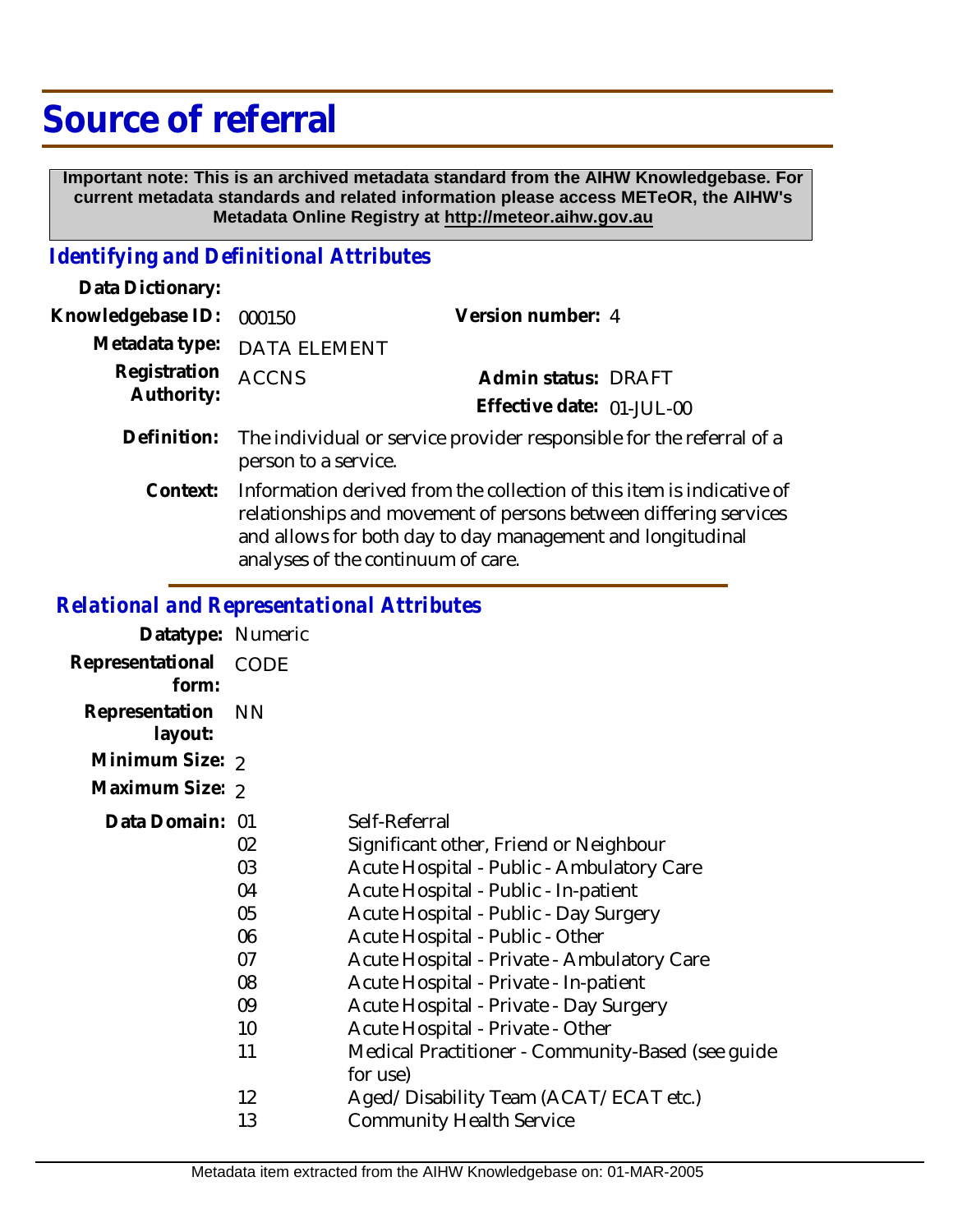- 14 Community Service - Non-Health
- 15 Maternal/Child Health Service
- 16 Mental Health/Psychiatric Service
- 17 Community Nursing Service
- 18 Palliative Care/Hospice Service
- 19 Residential aged care facility
- 20 Respite Care- any setting except Palliative Care
- 21 Extended Care/Rehabilitation Facility
- 22 **Other**
- 99 Not stated/inadequately described/not coded
- **NOVAL** Note: ONLY ONE OPTION MAY BE SELECTED

Guide For Use: In all cases, an institution takes precedence over an individual when both are involved; for example, a general practitioner referral from a hospital would be coded according to the hospital.

> The following numbers refer to item codes listed above: 03-10 Excludes palliative care unit or service, extended care/rehabilitation facility, respite care unit/facility and hospitalbased ACAT/ECAT and day surgery. Ambulatory care includes referrals from Accident and Emergency and Outpatient clinics. 11 Excludes referrals made by general practitioners from a hospital.

> 12 Aged/Disability Team (ACAT/ECAT etc.) should not be used when related to Extended Care/Rehab facility (see code 21). 13 Includes community health services not elsewhere specified, and any health professional employed by such services.

17 Community Nursing Service is used to denote community nursing services not delivered from community health settings. Most commonly, home nursing services.

18 A service which is specifically structured to give palliative care, in either community or institutional settings.

19 Residential aged care facility is the generic term introduced under the Aged Care Reforms to replace the previous terms, nursing home and hostel.

21 Use this code when the person has been an inpatient of an extended care/rehabilitation facility, irrespective of whether this is freestanding or based in a hospital.

### *Administrative Attributes*

**Source Document:**

**Source Organisation:** Australian Council of Community Nursing Services Inc.

Comments: The Source of referral information is often more detailed in service agencies because unique provider contact details are usually recorded to enable communication. The CNMDSA Item is a